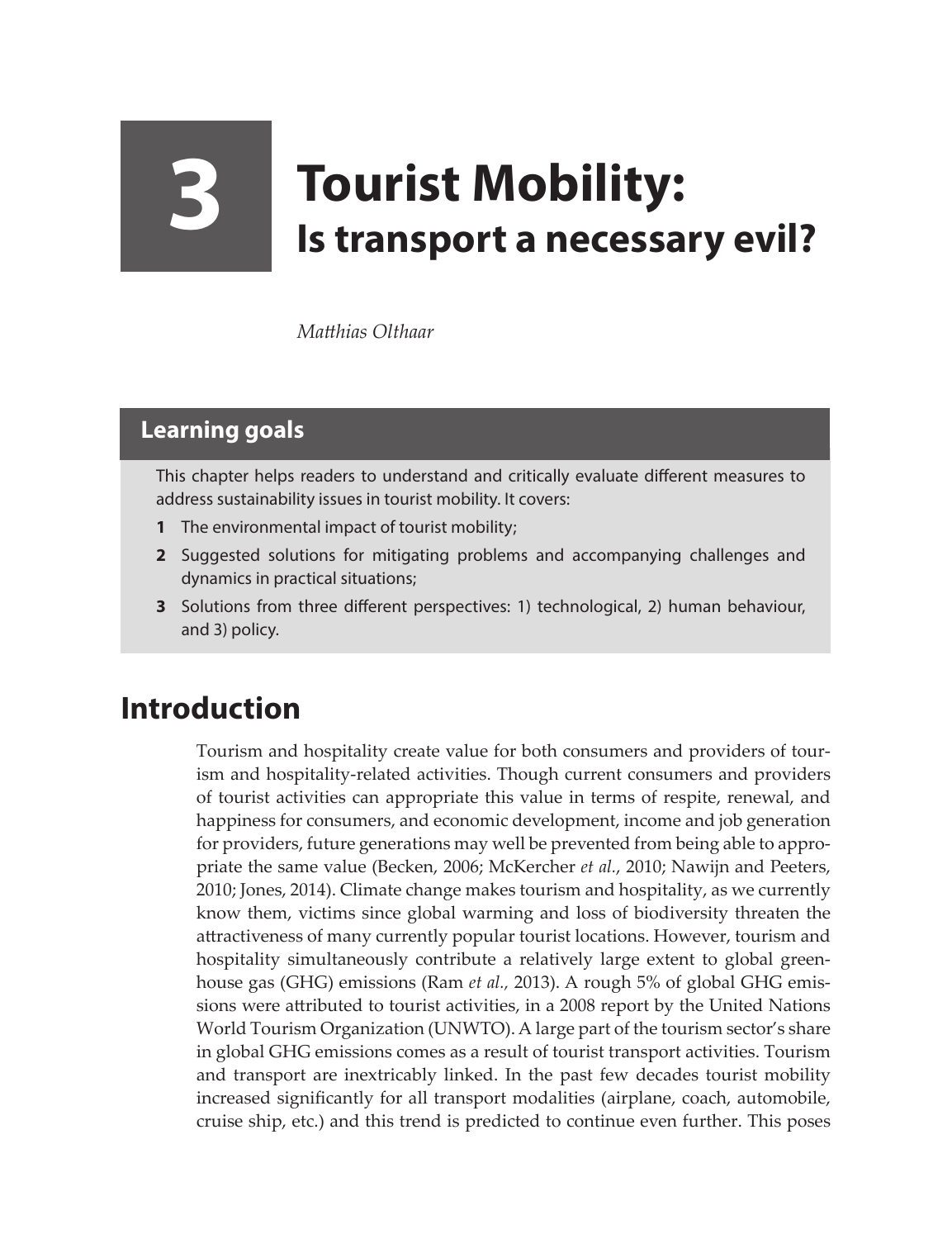serious threats for the global climate. Consequently an increasing number of both practitioners and scholars ponder on opportunities to provide tourists with the same value yet through different means. This chapter explores opportunities to engage tourism and hospitality in the transition to a global carbon-neutral society, with a focus on transport.

Tourist mobility has various effects on the natural environment other than climate change, such as loss of biodiversity, soil erosion, and water, air, and soil toxicity. This is a consequence of both the *use* and *production* of transport modalities and related infrastructure. The focus in this chapter is on GHG emissions and climate change. Though transport is not directly in the sphere of influence of hotels and other providers of tourism and hospitality-related activities, it is in their sphere of concern due to their dependency on tourist flows. It is therefore of great importance to include a discussion on tourist mobility in a book dedicated to sustainable value creation in hospitality. In exploring opportunities to make tourist mobility carbon-neutral, three pathways to achieving this are being discussed: 1) technological innovations, 2) behavioural change of tourists, and 3) institutional innovations (i.e. policy making). We find that technological innovations 1) will likely fall short in solving the sustainability issues. In order to address these challenges behavioural change 2) is needed. Yet, since large-scale behavioural change is unlikely to come voluntarily, 3) institutions need to be designed that prescribe people's behaviour in more sustainable terms.

The chapter continues as follows: first, as a concluding part of this introduction, we define our concept of transportation. The major sustainability challenges are being addressed next. There is then a selection of best-practice cases, followed by a discussion of tools to address these challenges. The chapter then concludes and provides references for further reading.

Let us now define transportation and its relationship with the academic discipline logistics. Logistics distinguishes various sub-disciplines, including distribution logistics, production logistics, service logistics, and reverse logistics. Logistics is pre-dominantly concerned with the optimization of the flows of goods, information, and money. These can be flows between organizations, but also within organizations. Distinctions are made between flows of goods in which goods undergo a physical transition, and flows of goods in which the goods do not undergo any physical transition. Transportation concerns the latter and is part of the sub-discipline distribution logistics (Visser and Van Goor, 2015). In the current chapter, transportation does not relate to the flow of goods, information, and money, but only the transportation of tourists. In other words, transport in this chapter is not about transport activities to supply goods to tourist accommodations, but instead concerns tourist mobility. The term 'mobility' covers transport modalities, and also the number of trips, travel distance, time, speed, and cost (Ram *et al.*, 2013). The term 'tourist' should be read as all kinds of travellers that consume tourism and hospitality services and includes businessmen, visitors of events, day trippers, other recreational travellers, etc.. For the ease of reading we refer only to tourists, but the discussions relate to other travellers as well.